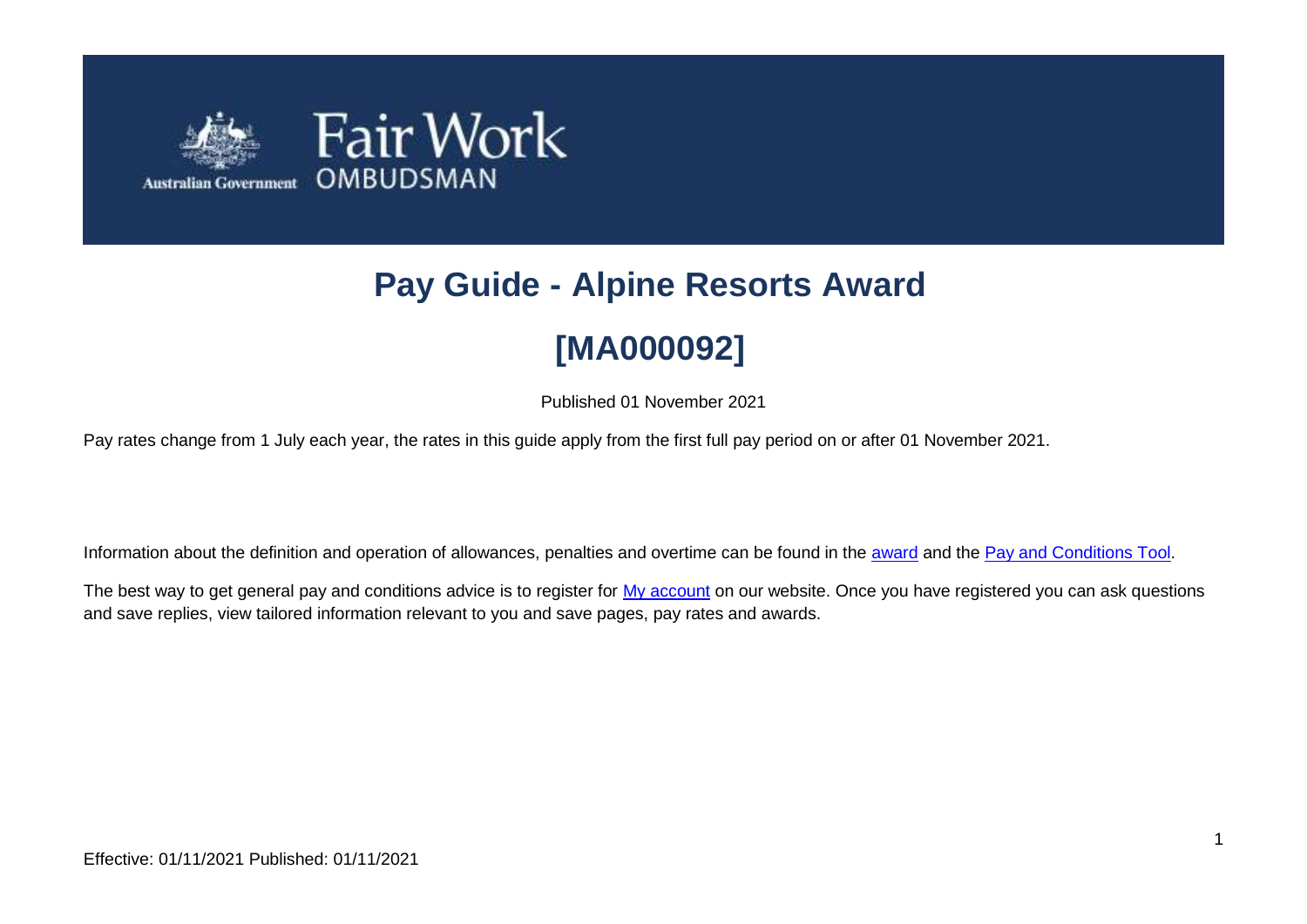## **Rates of pay**

Note: Trade qualified juniors must be paid the appropriate adult rate.

#### **Adult**

#### **Full-time**

| <b>Classification</b>            | <b>Hourly</b> | Overtime -    | Overtime -    | <b>Public</b> | <b>Delayed meal</b> | <b>Delayed meal</b> | <b>Working on</b> |
|----------------------------------|---------------|---------------|---------------|---------------|---------------------|---------------------|-------------------|
|                                  | pay rate      | first 2 hours | after 2 hours | holiday       | break - first 2     | break - after the   | rostered          |
|                                  |               |               |               |               | hours               | first two hours     | day off           |
| Resort worker trainee            | \$20.34       | \$30.51       | \$40.68       | \$50.85       | \$30.51             | \$40.68             | \$30.51           |
| Resort worker level 1            | \$20.92       | \$31.38       | \$41.84       | \$52.30       | \$31.38             | \$41.84             | \$31.38           |
| Resort worker level 2            | \$21.72       | \$32.58       | \$43.44       | \$54.30       | \$32.58             | \$43.44             | \$32.58           |
| Resort worker level 3            | \$22.49       | \$33.74       | \$44.98       | \$56.23       | \$33.74             | \$44.98             | \$33.74           |
| Resort worker level 4            | \$23.66       | \$35.49       | \$47.32       | \$59.15       | \$35.49             | \$47.32             | \$35.49           |
| Resort worker level 5            | \$24.43       | \$36.65       | \$48.86       | \$61.08       | \$36.65             | \$48.86             | \$36.65           |
| Resort worker level 6            | \$25.15       | \$37.73       | \$50.30       | \$62.88       | \$37.73             | \$50.30             | \$37.73           |
| Resort worker level 7            | \$25.83       | \$38.75       | \$51.66       | \$64.58       | \$38.75             | \$51.66             | \$38.75           |
| Snowsports instructor category A | \$32.37       | N/A           | N/A           | N/A           | \$48.56             | \$64.74             | \$48.56           |
| Snowsports instructor category B | \$29.11       | N/A           | N/A           | N/A           | \$43.67             | \$58.22             | \$43.67           |
| Snowsports instructor category C | \$25.87       | N/A           | N/A           | N/A           | \$38.81             | \$51.74             | \$38.81           |
| Snowsports instructor category D | \$22.62       | N/A           | N/A           | N/A           | \$33.93             | \$45.24             | \$33.93           |
| Snowsports instructor category E | \$21.55       | N/A           | N/A           | N/A           | \$32.33             | \$43.10             | \$32.33           |
| <b>Seasonal employees</b>        |               |               |               |               |                     |                     |                   |
| Resort worker trainee            | \$20.34       | \$30.51       | \$40.68       | \$50.85       | \$30.51             | \$40.68             | N/A               |
| Resort worker level 1            | \$20.92       | \$31.38       | \$41.84       | \$52.30       | \$31.38             | \$41.84             | N/A               |
| Resort worker level 2            | \$21.72       | \$32.58       | \$43.44       | \$54.30       | \$32.58             | \$43.44             | N/A               |
| Resort worker level 3            | \$22.49       | \$33.74       | \$44.98       | \$56.23       | \$33.74             | \$44.98             | N/A               |
| Resort worker level 4            | \$23.66       | \$35.49       | \$47.32       | \$59.15       | \$35.49             | \$47.32             | N/A               |
| Resort worker level 5            | \$24.43       | \$36.65       | \$48.86       | \$61.08       | \$36.65             | \$48.86             | N/A               |
| Resort worker level 6            | \$25.15       | \$37.73       | \$50.30       | \$62.88       | \$37.73             | \$50.30             | N/A               |
| Resort worker level 7            | \$25.83       | \$38.75       | \$51.66       | \$64.58       | \$38.75             | \$51.66             | N/A               |
| Snowsports instructor category A | \$32.37       | N/A           | N/A           | N/A           | \$48.56             | \$64.74             | N/A               |
| Snowsports instructor category B | \$29.11       | N/A           | N/A           | N/A           | \$43.67             | \$58.22             | N/A               |
| Snowsports instructor category C | \$25.87       | N/A           | N/A           | N/A           | \$38.81             | \$51.74             | N/A               |
| Snowsports instructor category D | \$22.62       | N/A           | N/A           | N/A           | \$33.93             | \$45.24             | N/A               |
| Snowsports instructor category E | \$21.55       | N/A           | N/A           | N/A           | \$32.33             | \$43.10             | N/A               |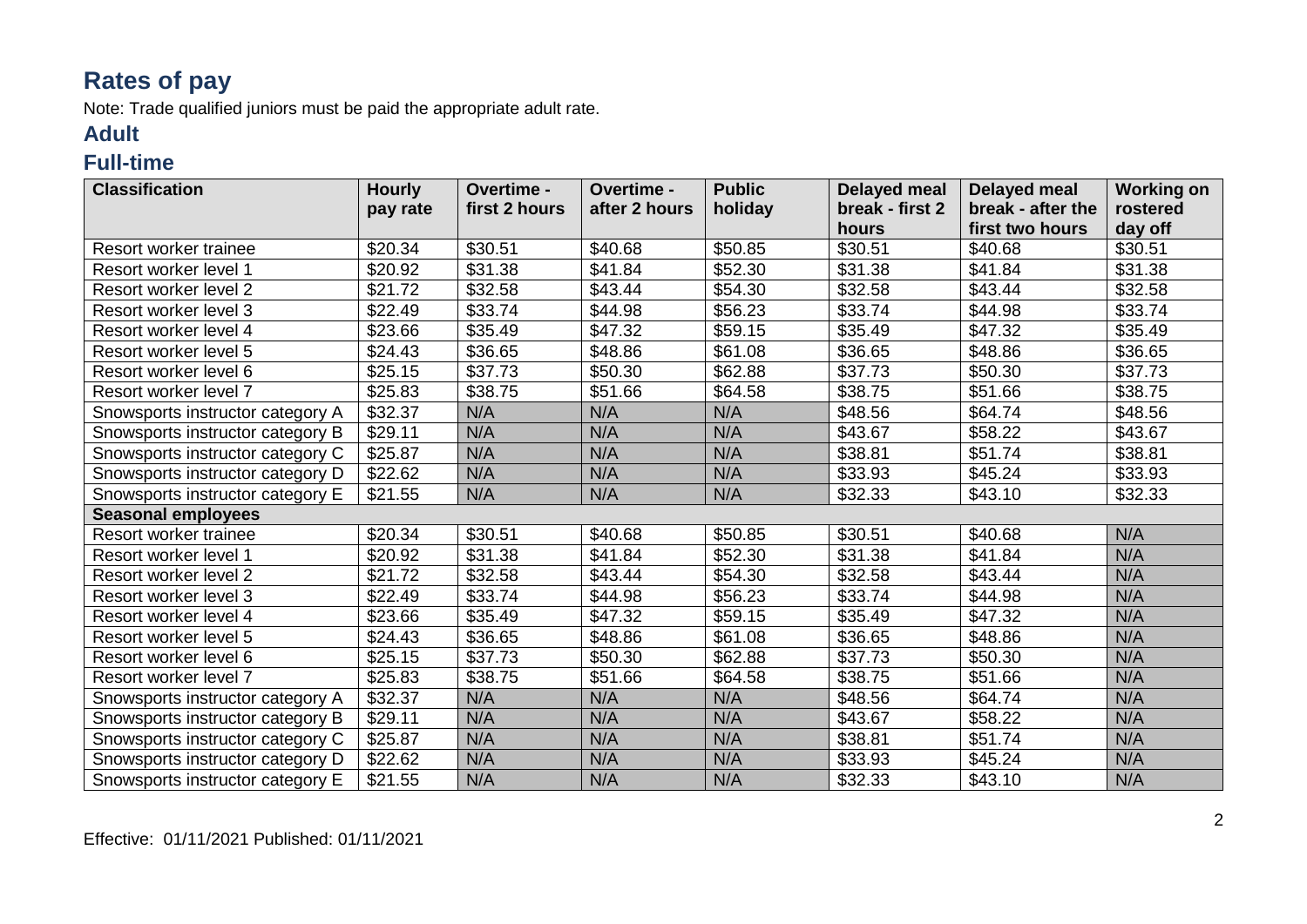#### **Part-time**

| <b>Classification</b>            | Hourly pay | <b>Overtime - first</b> | <b>Overtime - after</b> | <b>Public holiday</b> | <b>Delayed meal</b> | <b>Delayed meal</b> |
|----------------------------------|------------|-------------------------|-------------------------|-----------------------|---------------------|---------------------|
|                                  | rate       | 2 hours                 | 2 hours                 |                       | break - first 2     | break - after the   |
|                                  |            |                         |                         |                       | hours               | first two hours     |
| Resort worker trainee            | \$20.34    | \$30.51                 | \$40.68                 | \$50.85               | \$30.51             | \$40.68             |
| Resort worker level 1            | \$20.92    | \$31.38                 | \$41.84                 | \$52.30               | \$31.38             | \$41.84             |
| Resort worker level 2            | \$21.72    | \$32.58                 | \$43.44                 | \$54.30               | \$32.58             | \$43.44             |
| Resort worker level 3            | \$22.49    | \$33.74                 | \$44.98                 | \$56.23               | \$33.74             | \$44.98             |
| Resort worker level 4            | \$23.66    | \$35.49                 | \$47.32                 | \$59.15               | \$35.49             | \$47.32             |
| Resort worker level 5            | \$24.43    | \$36.65                 | \$48.86                 | \$61.08               | \$36.65             | \$48.86             |
| Resort worker level 6            | \$25.15    | \$37.73                 | \$50.30                 | \$62.88               | \$37.73             | \$50.30             |
| Resort worker level 7            | \$25.83    | \$38.75                 | \$51.66                 | \$64.58               | \$38.75             | \$51.66             |
| Snowsports instructor category A | \$32.37    | N/A                     | N/A                     | N/A                   | \$48.56             | \$64.74             |
| Snowsports instructor category B | \$29.11    | N/A                     | N/A                     | N/A                   | \$43.67             | \$58.22             |
| Snowsports instructor category C | \$25.87    | N/A                     | N/A                     | N/A                   | \$38.81             | \$51.74             |
| Snowsports instructor category D | \$22.62    | N/A                     | N/A                     | N/A                   | \$33.93             | \$45.24             |
| Snowsports instructor category E | \$21.55    | N/A                     | N/A                     | N/A                   | \$32.33             | \$43.10             |
| <b>Seasonal employees</b>        |            |                         |                         |                       |                     |                     |
| Resort worker trainee            | \$20.34    | \$30.51                 | \$40.68                 | \$50.85               | \$30.51             | \$40.68             |
| Resort worker level 1            | \$20.92    | \$31.38                 | \$41.84                 | \$52.30               | \$31.38             | \$41.84             |
| Resort worker level 2            | \$21.72    | \$32.58                 | \$43.44                 | \$54.30               | \$32.58             | \$43.44             |
| Resort worker level 3            | \$22.49    | \$33.74                 | \$44.98                 | \$56.23               | \$33.74             | \$44.98             |
| Resort worker level 4            | \$23.66    | \$35.49                 | \$47.32                 | \$59.15               | \$35.49             | \$47.32             |
| Resort worker level 5            | \$24.43    | \$36.65                 | \$48.86                 | \$61.08               | \$36.65             | \$48.86             |
| Resort worker level 6            | \$25.15    | \$37.73                 | \$50.30                 | \$62.88               | \$37.73             | \$50.30             |
| Resort worker level 7            | \$25.83    | \$38.75                 | \$51.66                 | \$64.58               | \$38.75             | \$51.66             |
| Snowsports instructor category A | \$32.37    | N/A                     | N/A                     | N/A                   | \$48.56             | \$64.74             |
| Snowsports instructor category B | \$29.11    | N/A                     | N/A                     | N/A                   | \$43.67             | \$58.22             |
| Snowsports instructor category C | \$25.87    | N/A                     | N/A                     | N/A                   | \$38.81             | \$51.74             |
| Snowsports instructor category D | \$22.62    | N/A                     | N/A                     | N/A                   | \$33.93             | \$45.24             |
| Snowsports instructor category E | \$21.55    | N/A                     | N/A                     | N/A                   | \$32.33             | \$43.10             |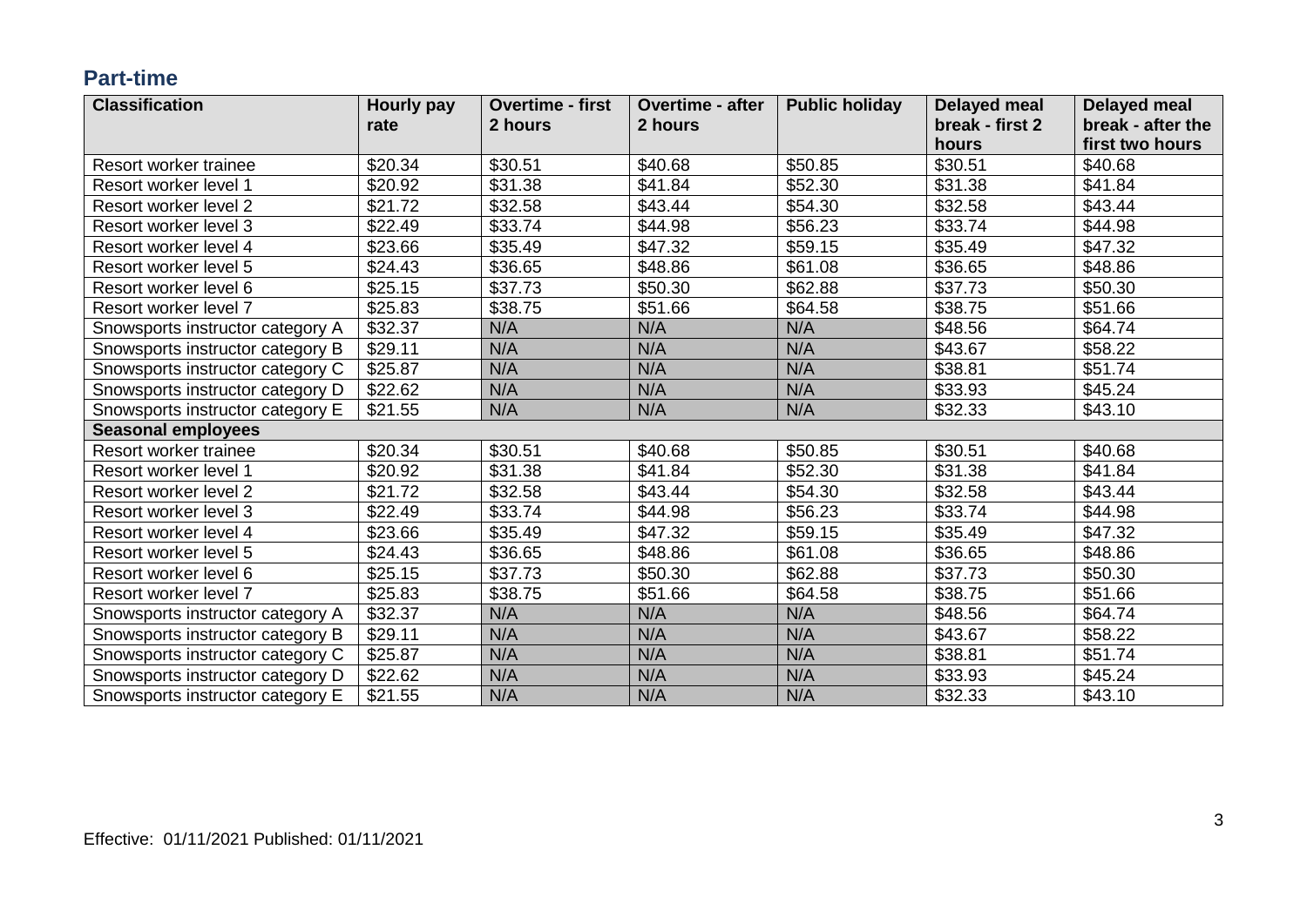#### **Casual**

| <b>Classification</b>            | Hourly pay | <b>Overtime - first</b> | <b>Overtime - after</b> | <b>Public holiday</b> | <b>Delayed meal</b> | Delayed meal      |
|----------------------------------|------------|-------------------------|-------------------------|-----------------------|---------------------|-------------------|
|                                  | rate       | 2 hours                 | 2 hours                 |                       | break - first 2     | break - after the |
|                                  |            |                         |                         |                       | hours               | first two hours   |
| Resort worker trainee            | \$25.43    | \$30.51                 | \$40.68                 | \$50.85               | \$35.60             | \$45.77           |
| Resort worker level 1            | \$26.15    | \$31.38                 | \$41.84                 | \$52.30               | \$36.61             | \$47.07           |
| Resort worker level 2            | \$27.15    | \$32.58                 | \$43.44                 | \$54.30               | \$38.01             | \$48.87           |
| Resort worker level 3            | \$28.11    | \$33.74                 | \$44.98                 | \$56.23               | \$39.36             | \$50.60           |
| Resort worker level 4            | \$29.58    | \$35.49                 | \$47.32                 | \$59.15               | \$41.41             | \$53.24           |
| Resort worker level 5            | \$30.54    | \$36.65                 | \$48.86                 | \$61.08               | \$42.75             | \$54.97           |
| Resort worker level 6            | \$31.44    | \$37.73                 | \$50.30                 | \$62.88               | \$44.01             | \$56.59           |
| Resort worker level 7            | \$32.29    | \$38.75                 | \$51.66                 | \$64.58               | \$45.20             | \$58.12           |
| Snowsports instructor category A | \$40.46    | N/A                     | N/A                     | N/A                   | \$56.65             | \$72.83           |
| Snowsports instructor category B | \$36.39    | N/A                     | N/A                     | N/A                   | \$50.94             | \$65.50           |
| Snowsports instructor category C | \$32.34    | N/A                     | N/A                     | N/A                   | \$45.27             | \$58.21           |
| Snowsports instructor category D | \$28.28    | N/A                     | N/A                     | N/A                   | \$39.59             | \$50.90           |
| Snowsports instructor category E | \$26.94    | N/A                     | N/A                     | N/A                   | \$37.71             | \$48.49           |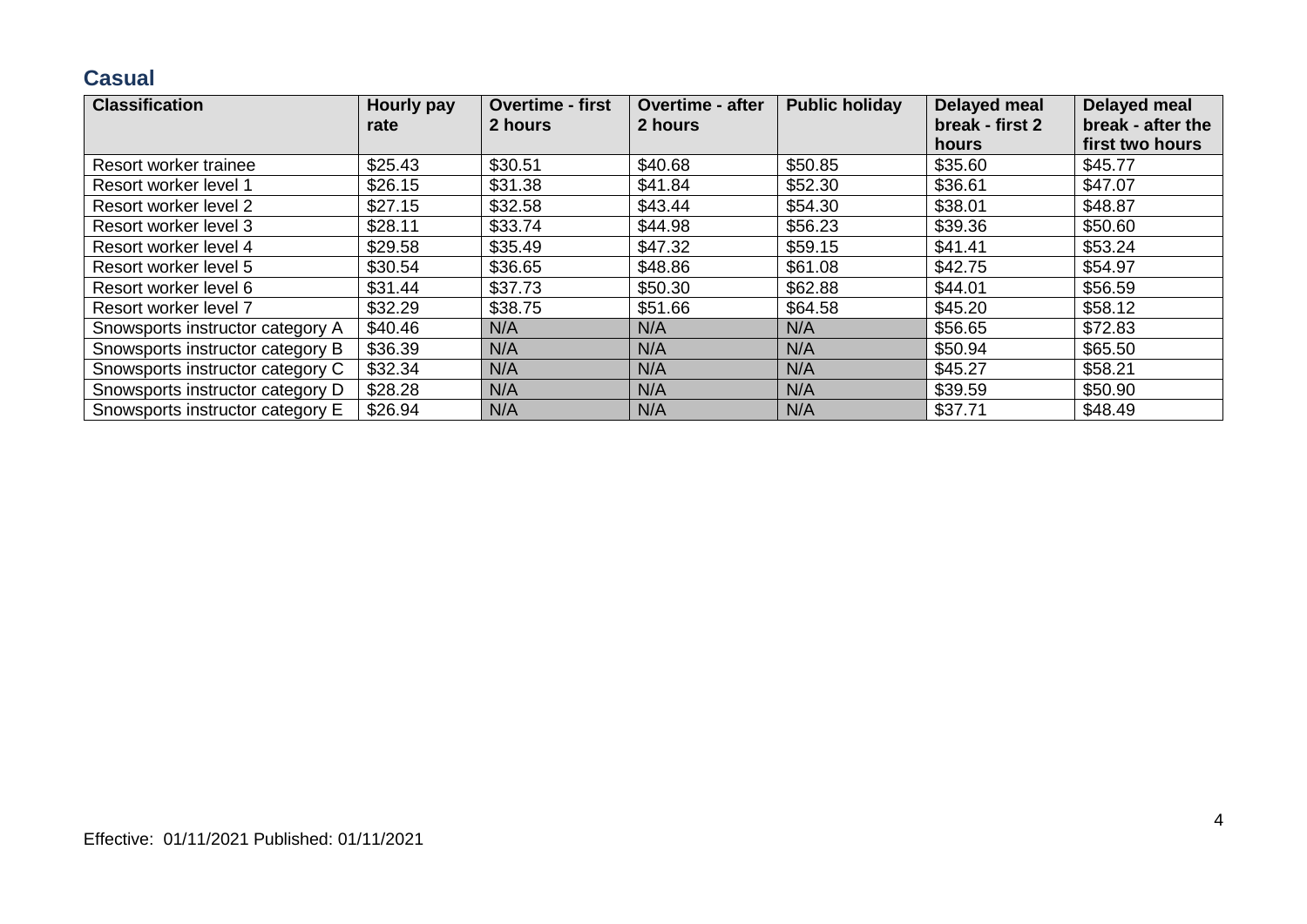## **Junior - Full-time - 17 years and under**

| <b>Classification</b>            | <b>Hourly</b> | Overtime -    | Overtime -    | <b>Public</b> | <b>Delayed meal</b> | <b>Delayed meal</b> | <b>Working on</b> |
|----------------------------------|---------------|---------------|---------------|---------------|---------------------|---------------------|-------------------|
|                                  | pay           | first 2 hours | after 2 hours | holiday       | break - first 2     | break - after       | rostered day      |
|                                  | rate          |               |               |               | hours               | the first two       | off               |
|                                  |               |               |               |               |                     | hours               |                   |
| Resort worker trainee            | \$14.20       | \$21.30       | \$28.40       | \$35.50       | \$21.30             | \$28.40             | \$21.30           |
| Resort worker level 1            | \$14.60       | \$21.90       | \$29.20       | \$36.50       | \$21.90             | \$29.20             | \$21.90           |
| Resort worker level 2            | \$15.20       | \$22.80       | \$30.40       | \$38.00       | \$22.80             | \$30.40             | \$22.80           |
| Resort worker level 3            | \$15.70       | \$23.55       | \$31.40       | \$39.25       | \$23.55             | \$31.40             | \$23.55           |
| Resort worker level 4            | \$16.60       | \$24.90       | \$33.20       | \$41.50       | \$24.90             | \$33.20             | \$24.90           |
| Resort worker level 5            | \$17.10       | \$25.65       | \$34.20       | \$42.75       | \$25.65             | \$34.20             | \$25.65           |
| Resort worker level 6            | \$17.60       | \$26.40       | \$35.20       | \$44.00       | \$26.40             | \$35.20             | \$26.40           |
| Resort worker level 7            | \$18.10       | \$27.15       | \$36.20       | \$45.25       | \$27.15             | \$36.20             | \$27.15           |
| Snowsports instructor category A | \$22.70       | N/A           | N/A           | N/A           | \$34.05             | \$45.40             | \$34.05           |
| Snowsports instructor category B | \$20.40       | N/A           | N/A           | N/A           | \$30.60             | \$40.80             | \$30.60           |
| Snowsports instructor category C | \$18.10       | N/A           | N/A           | N/A           | \$27.15             | \$36.20             | \$27.15           |
| Snowsports instructor category D | \$15.80       | N/A           | N/A           | N/A           | \$23.70             | \$31.60             | \$23.70           |
| Snowsports instructor category E | \$15.10       | N/A           | N/A           | N/A           | \$22.65             | \$30.20             | \$22.65           |
| <b>Seasonal employees</b>        |               |               |               |               |                     |                     |                   |
| Resort worker trainee            | \$14.20       | \$21.30       | \$28.40       | \$35.50       | \$21.30             | \$28.40             | N/A               |
| Resort worker level 1            | \$14.60       | \$21.90       | \$29.20       | \$36.50       | \$21.90             | \$29.20             | N/A               |
| Resort worker level 2            | \$15.20       | \$22.80       | \$30.40       | \$38.00       | \$22.80             | \$30.40             | N/A               |
| Resort worker level 3            | \$15.70       | \$23.55       | \$31.40       | \$39.25       | \$23.55             | \$31.40             | N/A               |
| Resort worker level 4            | \$16.60       | \$24.90       | \$33.20       | \$41.50       | \$24.90             | \$33.20             | N/A               |
| Resort worker level 5            | \$17.10       | \$25.65       | \$34.20       | \$42.75       | \$25.65             | \$34.20             | N/A               |
| Resort worker level 6            | \$17.60       | \$26.40       | \$35.20       | \$44.00       | \$26.40             | \$35.20             | N/A               |
| Resort worker level 7            | \$18.10       | \$27.15       | \$36.20       | \$45.25       | \$27.15             | \$36.20             | N/A               |
| Snowsports instructor category A | \$22.70       | N/A           | N/A           | N/A           | $\overline{$}34.05$ | \$45.40             | N/A               |
| Snowsports instructor category B | \$20.40       | N/A           | N/A           | N/A           | \$30.60             | \$40.80             | N/A               |
| Snowsports instructor category C | \$18.10       | N/A           | N/A           | N/A           | \$27.15             | \$36.20             | N/A               |
| Snowsports instructor category D | \$15.80       | N/A           | N/A           | N/A           | \$23.70             | \$31.60             | N/A               |
| Snowsports instructor category E | \$15.10       | N/A           | N/A           | N/A           | \$22.65             | \$30.20             | N/A               |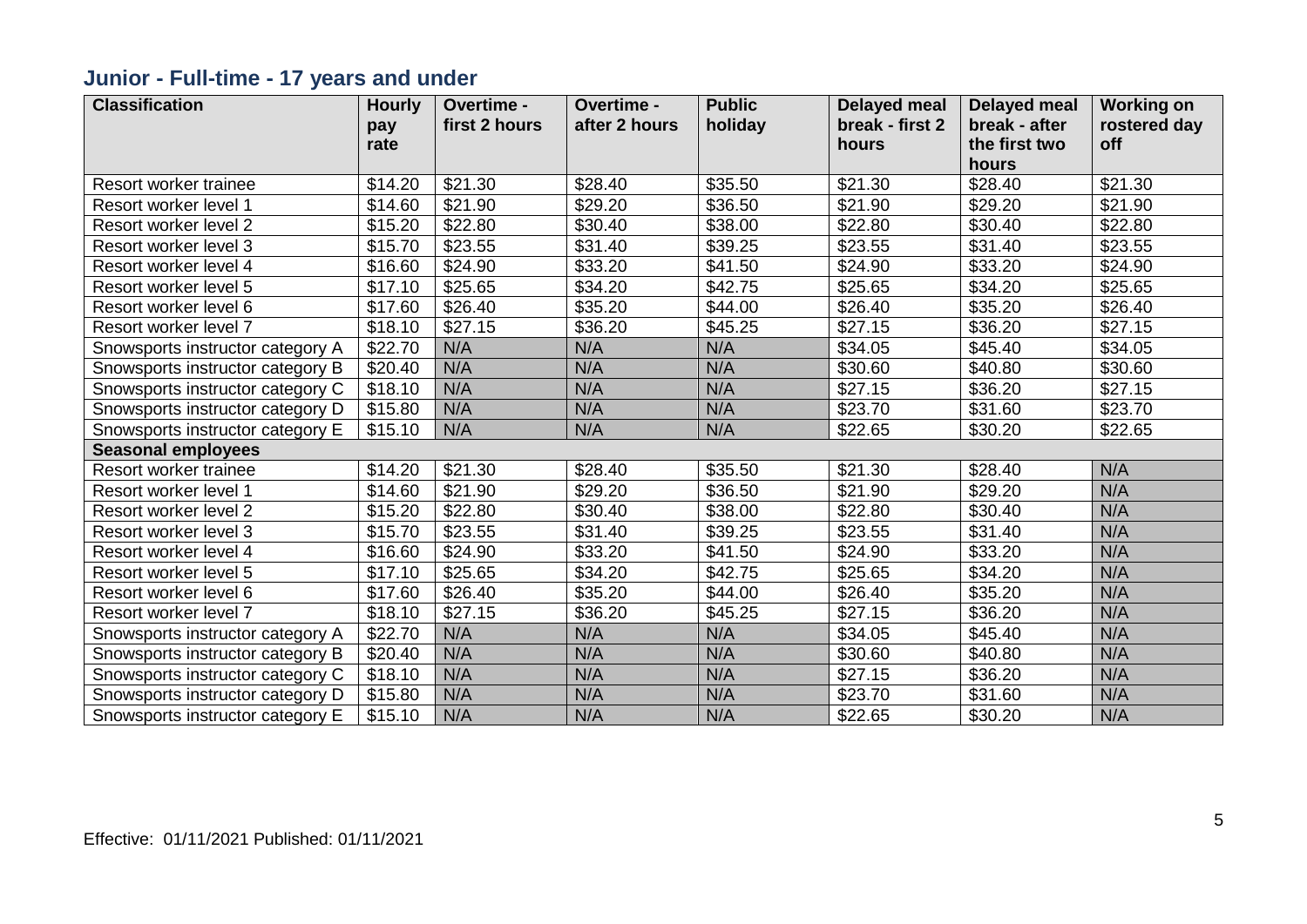## **Junior - Full-time - 18 years**

| <b>Classification</b>            | <b>Hourly</b> | Overtime -    | Overtime -          | <b>Public</b>       | <b>Delayed meal</b> | <b>Delayed meal</b> | <b>Working on</b> |
|----------------------------------|---------------|---------------|---------------------|---------------------|---------------------|---------------------|-------------------|
|                                  | pay           | first 2 hours | after 2 hours       | holiday             | break - first 2     | break - after       | rostered day      |
|                                  | rate          |               |                     |                     | hours               | the first two       | off               |
|                                  |               |               |                     |                     |                     | hours               |                   |
| Resort worker trainee            | \$16.30       | \$24.45       | \$32.60             | \$40.75             | \$24.45             | \$32.60             | \$24.45           |
| Resort worker level 1            | \$16.70       | \$25.05       | \$33.40             | \$41.75             | \$25.05             | \$33.40             | \$25.05           |
| Resort worker level 2            | \$17.40       | \$26.10       | \$34.80             | \$43.50             | \$26.10             | \$34.80             | \$26.10           |
| Resort worker level 3            | \$18.00       | \$27.00       | \$36.00             | \$45.00             | \$27.00             | \$36.00             | \$27.00           |
| Resort worker level 4            | \$18.90       | \$28.35       | \$37.80             | \$47.25             | \$28.35             | \$37.80             | \$28.35           |
| Resort worker level 5            | \$19.50       | \$29.25       | \$39.00             | \$48.75             | \$29.25             | \$39.00             | \$29.25           |
| Resort worker level 6            | \$20.10       | \$30.15       | \$40.20             | \$50.25             | \$30.15             | \$40.20             | \$30.15           |
| Resort worker level 7            | \$20.70       | \$31.05       | \$41.40             | $\overline{$}51.75$ | \$31.05             | \$41.40             | \$31.05           |
| Snowsports instructor category A | \$25.90       | N/A           | N/A                 | N/A                 | \$38.85             | \$51.80             | \$38.85           |
| Snowsports instructor category B | \$23.30       | N/A           | N/A                 | N/A                 | \$34.95             | \$46.60             | \$34.95           |
| Snowsports instructor category C | \$20.70       | N/A           | N/A                 | N/A                 | \$31.05             | \$41.40             | \$31.05           |
| Snowsports instructor category D | \$18.10       | N/A           | N/A                 | N/A                 | \$27.15             | \$36.20             | \$27.15           |
| Snowsports instructor category E | \$17.20       | N/A           | N/A                 | N/A                 | \$25.80             | \$34.40             | \$25.80           |
| <b>Seasonal employees</b>        |               |               |                     |                     |                     |                     |                   |
| Resort worker trainee            | \$16.30       | \$24.45       | \$32.60             | \$40.75             | \$24.45             | \$32.60             | N/A               |
| Resort worker level 1            | \$16.70       | \$25.05       | \$33.40             | \$41.75             | \$25.05             | \$33.40             | N/A               |
| Resort worker level 2            | \$17.40       | \$26.10       | \$34.80             | \$43.50             | \$26.10             | \$34.80             | N/A               |
| Resort worker level 3            | \$18.00       | \$27.00       | \$36.00             | \$45.00             | \$27.00             | \$36.00             | N/A               |
| Resort worker level 4            | \$18.90       | \$28.35       | \$37.80             | \$47.25             | \$28.35             | \$37.80             | N/A               |
| Resort worker level 5            | \$19.50       | \$29.25       | $\overline{$}39.00$ | \$48.75             | \$29.25             | \$39.00             | N/A               |
| Resort worker level 6            | \$20.10       | \$30.15       | \$40.20             | \$50.25             | \$30.15             | \$40.20             | N/A               |
| Resort worker level 7            | \$20.70       | \$31.05       | \$41.40             | \$51.75             | \$31.05             | \$41.40             | N/A               |
| Snowsports instructor category A | \$25.90       | N/A           | N/A                 | N/A                 | \$38.85             | \$51.80             | N/A               |
| Snowsports instructor category B | \$23.30       | N/A           | N/A                 | N/A                 | \$34.95             | \$46.60             | N/A               |
| Snowsports instructor category C | \$20.70       | N/A           | N/A                 | N/A                 | \$31.05             | \$41.40             | N/A               |
| Snowsports instructor category D | \$18.10       | N/A           | N/A                 | N/A                 | \$27.15             | \$36.20             | N/A               |
| Snowsports instructor category E | \$17.20       | N/A           | N/A                 | N/A                 | \$25.80             | \$34.40             | N/A               |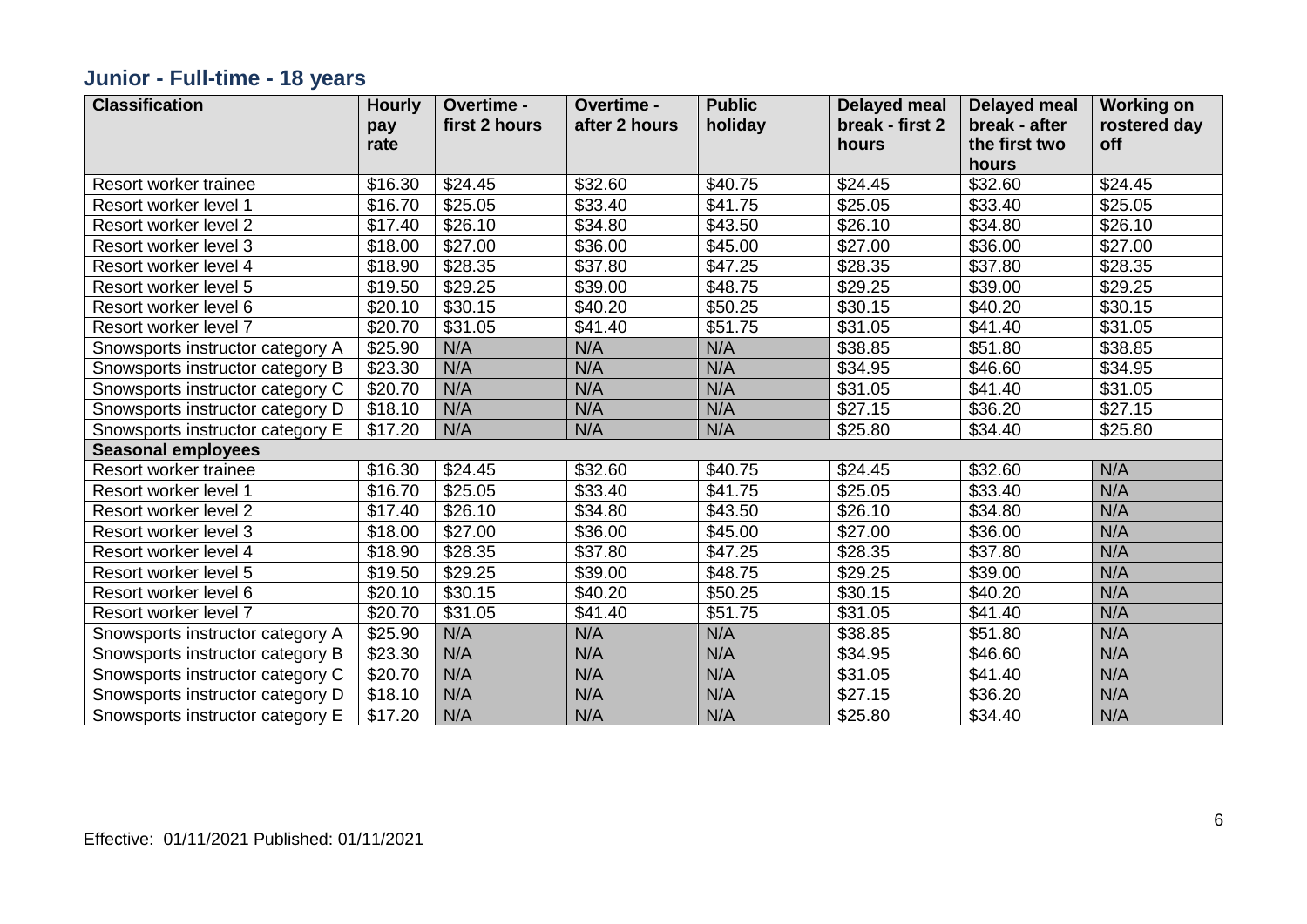## **Junior - Part-time - 17 years and under**

| <b>Classification</b>            | Hourly pay | <b>Overtime - first</b> | <b>Overtime - after</b> | <b>Public holiday</b> | <b>Delayed meal</b> | <b>Delayed meal</b> |
|----------------------------------|------------|-------------------------|-------------------------|-----------------------|---------------------|---------------------|
|                                  | rate       | 2 hours                 | 2 hours                 |                       | break - first 2     | break - after the   |
|                                  |            |                         |                         |                       | hours               | first two hours     |
| Resort worker trainee            | \$14.20    | \$21.30                 | \$28.40                 | \$35.50               | \$21.30             | \$28.40             |
| Resort worker level 1            | \$14.60    | \$21.90                 | \$29.20                 | \$36.50               | \$21.90             | \$29.20             |
| Resort worker level 2            | \$15.20    | \$22.80                 | \$30.40                 | \$38.00               | \$22.80             | \$30.40             |
| Resort worker level 3            | \$15.70    | \$23.55                 | \$31.40                 | \$39.25               | \$23.55             | \$31.40             |
| Resort worker level 4            | \$16.60    | \$24.90                 | \$33.20                 | \$41.50               | \$24.90             | \$33.20             |
| Resort worker level 5            | \$17.10    | \$25.65                 | \$34.20                 | \$42.75               | \$25.65             | \$34.20             |
| Resort worker level 6            | \$17.60    | \$26.40                 | \$35.20                 | \$44.00               | \$26.40             | \$35.20             |
| Resort worker level 7            | \$18.10    | \$27.15                 | \$36.20                 | \$45.25               | \$27.15             | \$36.20             |
| Snowsports instructor category A | \$22.70    | N/A                     | N/A                     | N/A                   | \$34.05             | \$45.40             |
| Snowsports instructor category B | \$20.40    | N/A                     | N/A                     | N/A                   | \$30.60             | \$40.80             |
| Snowsports instructor category C | \$18.10    | N/A                     | N/A                     | N/A                   | \$27.15             | \$36.20             |
| Snowsports instructor category D | \$15.80    | N/A                     | N/A                     | N/A                   | \$23.70             | \$31.60             |
| Snowsports instructor category E | \$15.10    | N/A                     | N/A                     | N/A                   | \$22.65             | \$30.20             |
| <b>Seasonal employees</b>        |            |                         |                         |                       |                     |                     |
| Resort worker trainee            | \$14.20    | \$21.30                 | \$28.40                 | \$35.50               | \$21.30             | \$28.40             |
| Resort worker level 1            | \$14.60    | \$21.90                 | \$29.20                 | \$36.50               | \$21.90             | \$29.20             |
| Resort worker level 2            | \$15.20    | \$22.80                 | \$30.40                 | \$38.00               | \$22.80             | \$30.40             |
| Resort worker level 3            | \$15.70    | \$23.55                 | \$31.40                 | \$39.25               | \$23.55             | \$31.40             |
| Resort worker level 4            | \$16.60    | \$24.90                 | \$33.20                 | \$41.50               | \$24.90             | \$33.20             |
| Resort worker level 5            | \$17.10    | \$25.65                 | \$34.20                 | \$42.75               | \$25.65             | \$34.20             |
| Resort worker level 6            | \$17.60    | \$26.40                 | \$35.20                 | \$44.00               | \$26.40             | \$35.20             |
| Resort worker level 7            | \$18.10    | \$27.15                 | \$36.20                 | \$45.25               | \$27.15             | \$36.20             |
| Snowsports instructor category A | \$22.70    | N/A                     | N/A                     | N/A                   | \$34.05             | \$45.40             |
| Snowsports instructor category B | \$20.40    | N/A                     | N/A                     | N/A                   | \$30.60             | \$40.80             |
| Snowsports instructor category C | \$18.10    | N/A                     | N/A                     | N/A                   | \$27.15             | \$36.20             |
| Snowsports instructor category D | \$15.80    | N/A                     | N/A                     | N/A                   | \$23.70             | \$31.60             |
| Snowsports instructor category E | \$15.10    | N/A                     | N/A                     | N/A                   | \$22.65             | \$30.20             |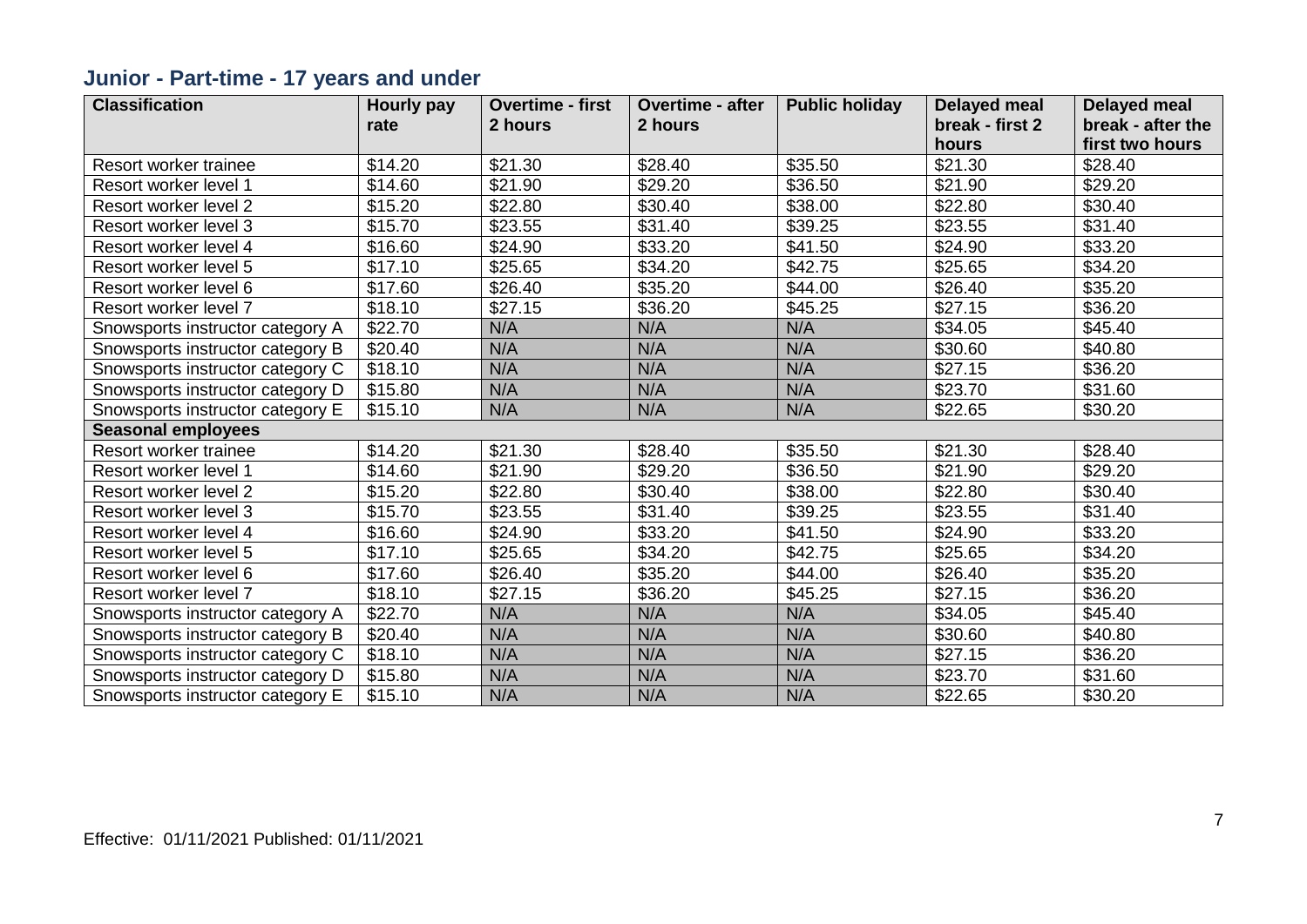## **Junior - Part-time - 18 years**

| <b>Classification</b>            | Hourly pay | <b>Overtime - first</b> | <b>Overtime - after</b> | <b>Public holiday</b> | <b>Delayed meal</b> | <b>Delayed meal</b> |
|----------------------------------|------------|-------------------------|-------------------------|-----------------------|---------------------|---------------------|
|                                  | rate       | 2 hours                 | 2 hours                 |                       | break - first 2     | break - after the   |
|                                  |            |                         |                         |                       | hours               | first two hours     |
| Resort worker trainee            | \$16.30    | \$24.45                 | \$32.60                 | \$40.75               | \$24.45             | \$32.60             |
| Resort worker level 1            | \$16.70    | \$25.05                 | \$33.40                 | \$41.75               | \$25.05             | \$33.40             |
| Resort worker level 2            | \$17.40    | \$26.10                 | \$34.80                 | \$43.50               | \$26.10             | \$34.80             |
| Resort worker level 3            | \$18.00    | \$27.00                 | \$36.00                 | \$45.00               | \$27.00             | \$36.00             |
| Resort worker level 4            | \$18.90    | \$28.35                 | \$37.80                 | \$47.25               | \$28.35             | \$37.80             |
| Resort worker level 5            | \$19.50    | \$29.25                 | \$39.00                 | \$48.75               | \$29.25             | \$39.00             |
| Resort worker level 6            | \$20.10    | \$30.15                 | \$40.20                 | \$50.25               | \$30.15             | \$40.20             |
| Resort worker level 7            | \$20.70    | \$31.05                 | \$41.40                 | \$51.75               | \$31.05             | \$41.40             |
| Snowsports instructor category A | \$25.90    | N/A                     | N/A                     | N/A                   | \$38.85             | \$51.80             |
| Snowsports instructor category B | \$23.30    | N/A                     | N/A                     | N/A                   | \$34.95             | \$46.60             |
| Snowsports instructor category C | \$20.70    | N/A                     | N/A                     | N/A                   | \$31.05             | \$41.40             |
| Snowsports instructor category D | \$18.10    | N/A                     | N/A                     | N/A                   | \$27.15             | \$36.20             |
| Snowsports instructor category E | \$17.20    | N/A                     | N/A                     | N/A                   | \$25.80             | \$34.40             |
| <b>Seasonal employees</b>        |            |                         |                         |                       |                     |                     |
| Resort worker trainee            | \$16.30    | \$24.45                 | \$32.60                 | \$40.75               | \$24.45             | \$32.60             |
| Resort worker level 1            | \$16.70    | \$25.05                 | \$33.40                 | \$41.75               | \$25.05             | \$33.40             |
| Resort worker level 2            | \$17.40    | \$26.10                 | \$34.80                 | \$43.50               | \$26.10             | \$34.80             |
| Resort worker level 3            | \$18.00    | \$27.00                 | \$36.00                 | \$45.00               | \$27.00             | \$36.00             |
| Resort worker level 4            | \$18.90    | \$28.35                 | \$37.80                 | \$47.25               | \$28.35             | \$37.80             |
| Resort worker level 5            | \$19.50    | \$29.25                 | \$39.00                 | \$48.75               | \$29.25             | \$39.00             |
| Resort worker level 6            | \$20.10    | \$30.15                 | \$40.20                 | \$50.25               | \$30.15             | \$40.20             |
| Resort worker level 7            | \$20.70    | \$31.05                 | \$41.40                 | \$51.75               | \$31.05             | \$41.40             |
| Snowsports instructor category A | \$25.90    | N/A                     | N/A                     | N/A                   | \$38.85             | \$51.80             |
| Snowsports instructor category B | \$23.30    | N/A                     | N/A                     | N/A                   | \$34.95             | \$46.60             |
| Snowsports instructor category C | \$20.70    | N/A                     | N/A                     | N/A                   | \$31.05             | \$41.40             |
| Snowsports instructor category D | \$18.10    | N/A                     | N/A                     | N/A                   | \$27.15             | \$36.20             |
| Snowsports instructor category E | \$17.20    | N/A                     | N/A                     | N/A                   | \$25.80             | \$34.40             |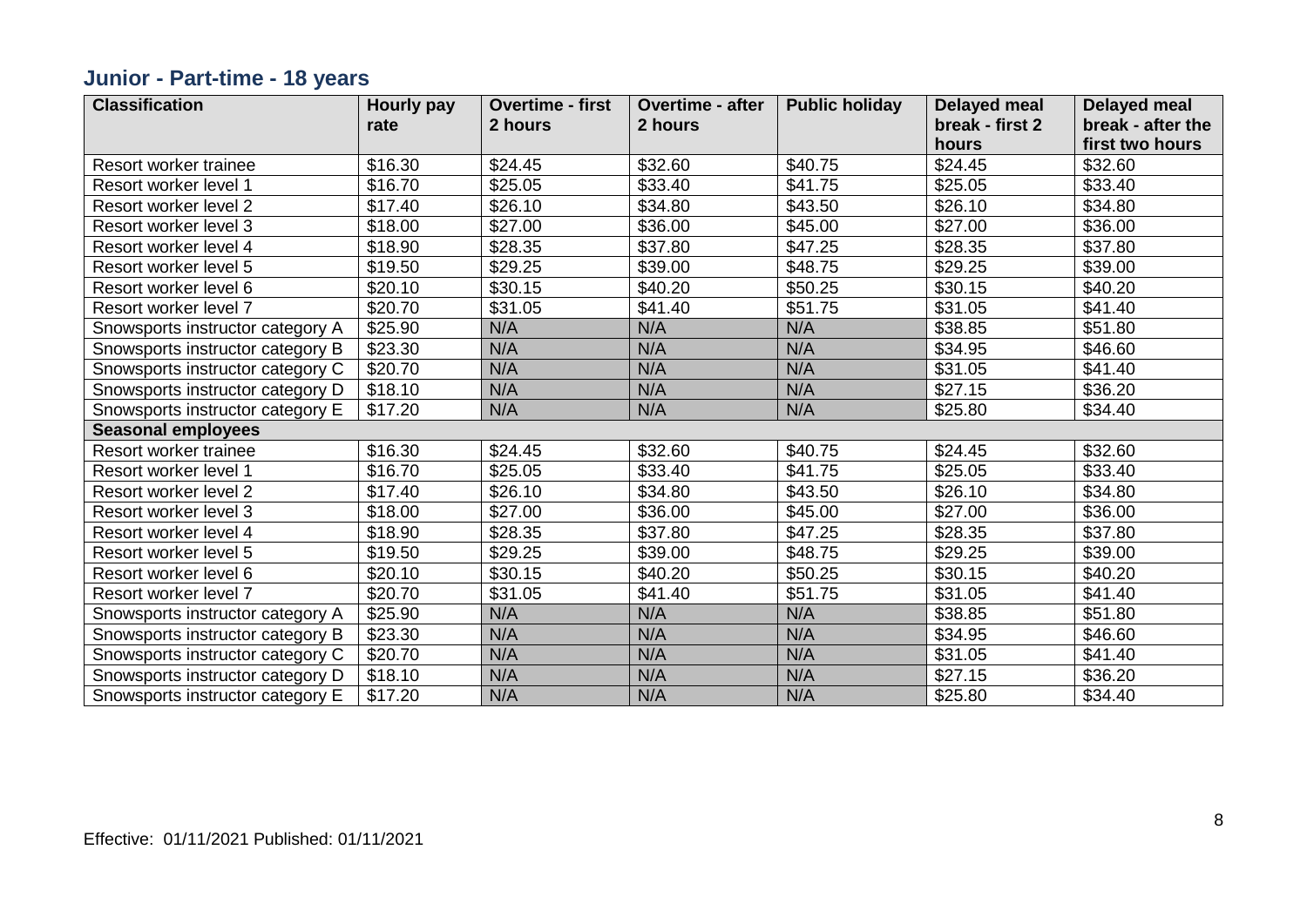## **Junior - Casual - 17 years and under**

| <b>Classification</b>            | Hourly pay | <b>Overtime - first</b> | <b>Overtime - after</b> | <b>Public holiday</b> | Delayed meal    | <b>Delayed meal</b> |
|----------------------------------|------------|-------------------------|-------------------------|-----------------------|-----------------|---------------------|
|                                  | rate       | 2 hours                 | 2 hours                 |                       | break - first 2 | break - after the   |
|                                  |            |                         |                         |                       | hours           | first two hours     |
| Resort worker trainee            | \$17.75    | \$21.30                 | \$28.40                 | \$35.50               | \$24.85         | \$31.95             |
| Resort worker level 1            | \$18.25    | \$21.90                 | \$29.20                 | \$36.50               | \$25.55         | \$32.85             |
| Resort worker level 2            | \$19.00    | \$22.80                 | \$30.40                 | \$38.00               | \$26.60         | \$34.20             |
| Resort worker level 3            | \$19.63    | \$23.55                 | \$31.40                 | \$39.25               | \$27.48         | \$35.33             |
| Resort worker level 4            | \$20.75    | \$24.90                 | \$33.20                 | \$41.50               | \$29.05         | \$37.35             |
| Resort worker level 5            | \$21.38    | \$25.65                 | \$34.20                 | \$42.75               | \$29.93         | \$38.48             |
| Resort worker level 6            | \$22.00    | \$26.40                 | \$35.20                 | \$44.00               | \$30.80         | \$39.60             |
| Resort worker level 7            | \$22.63    | \$27.15                 | \$36.20                 | \$45.25               | \$31.68         | \$40.73             |
| Snowsports instructor category A | \$28.38    | N/A                     | N/A                     | N/A                   | \$39.73         | \$51.08             |
| Snowsports instructor category B | \$25.50    | N/A                     | N/A                     | N/A                   | \$35.70         | \$45.90             |
| Snowsports instructor category C | \$22.63    | N/A                     | N/A                     | N/A                   | \$31.68         | \$40.73             |
| Snowsports instructor category D | \$19.75    | N/A                     | N/A                     | N/A                   | \$27.65         | \$35.55             |
| Snowsports instructor category E | \$18.88    | N/A                     | N/A                     | N/A                   | \$26.43         | \$33.98             |

#### **Junior - Casual - 18 years**

| <b>Classification</b>            | Hourly pay | <b>Overtime - first</b> | <b>Overtime - after</b> | <b>Public holiday</b> | Delayed meal    | <b>Delayed meal</b> |
|----------------------------------|------------|-------------------------|-------------------------|-----------------------|-----------------|---------------------|
|                                  | rate       | 2 hours                 | 2 hours                 |                       | break - first 2 | break - after the   |
|                                  |            |                         |                         |                       | hours           | first two hours     |
| Resort worker trainee            | \$20.38    | \$24.45                 | \$32.60                 | \$40.75               | \$28.53         | \$36.68             |
| Resort worker level 1            | \$20.88    | \$25.05                 | \$33.40                 | \$41.75               | \$29.23         | \$37.58             |
| Resort worker level 2            | \$21.75    | \$26.10                 | \$34.80                 | \$43.50               | \$30.45         | \$39.15             |
| Resort worker level 3            | \$22.50    | \$27.00                 | \$36.00                 | \$45.00               | \$31.50         | \$40.50             |
| Resort worker level 4            | \$23.63    | \$28.35                 | \$37.80                 | \$47.25               | \$33.08         | \$42.53             |
| Resort worker level 5            | \$24.38    | \$29.25                 | \$39.00                 | \$48.75               | \$34.13         | \$43.88             |
| Resort worker level 6            | \$25.13    | \$30.15                 | \$40.20                 | \$50.25               | \$35.18         | \$45.23             |
| Resort worker level 7            | \$25.88    | \$31.05                 | \$41.40                 | \$51.75               | \$36.23         | \$46.58             |
| Snowsports instructor category A | \$32.38    | N/A                     | N/A                     | N/A                   | \$45.33         | \$58.28             |
| Snowsports instructor category B | \$29.13    | N/A                     | N/A                     | N/A                   | \$40.78         | \$52.43             |
| Snowsports instructor category C | \$25.88    | N/A                     | N/A                     | N/A                   | \$36.23         | \$46.58             |
| Snowsports instructor category D | \$22.63    | N/A                     | N/A                     | N/A                   | \$31.68         | \$40.73             |
| Snowsports instructor category E | \$21.50    | N/A                     | N/A                     | N/A                   | \$30.10         | \$38.70             |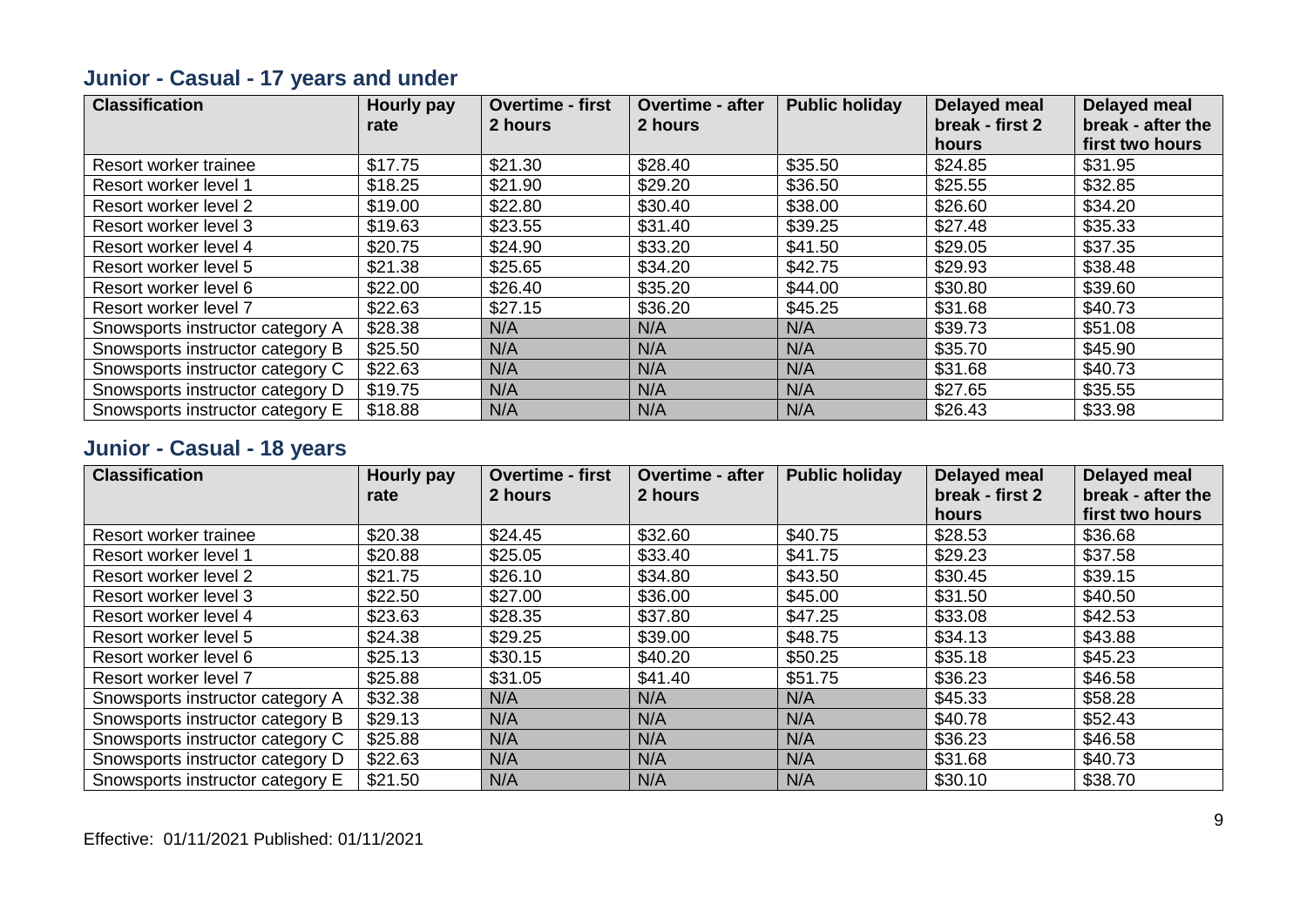#### **Apprentice**

| <b>Classification</b>       | Hourly pay<br>rate | <b>Overtime -</b><br>first 2 hours | <b>Overtime -</b><br>after 2 hours | <b>Public</b><br>holiday | Delayed meal<br>break - first 2<br>hours | Delayed meal<br>break - after<br>the first two<br><b>hours</b> | <b>Working on</b><br>rostered day<br><b>off</b> |
|-----------------------------|--------------------|------------------------------------|------------------------------------|--------------------------|------------------------------------------|----------------------------------------------------------------|-------------------------------------------------|
| Chef - Apprentice 1st year  | \$13.00            | \$19.50                            | \$26.00                            | \$32.50                  | \$19.50                                  | \$26.00                                                        | \$19.50                                         |
| Chef - Apprentice 2nd year  | \$15.40            | \$23.10                            | \$30.80                            | \$38.50                  | \$23.10                                  | \$30.80                                                        | \$23.10                                         |
| Chef - Apprentice 3rd year  | \$18.90            | \$28.35                            | \$37.80                            | \$47.25                  | \$28.35                                  | \$37.80                                                        | \$28.35                                         |
| Chef - Apprentice 4th year  | \$22.50            | \$33.75                            | \$45.00                            | \$56.25                  | \$33.75                                  | \$45.00                                                        | \$33.75                                         |
| Other - Apprentice 1st year | \$13.80            | \$20.70                            | \$27.60                            | \$34.50                  | \$20.70                                  | \$27.60                                                        | \$20.70                                         |
| Other - Apprentice 2nd year | \$16.30            | \$24.45                            | \$32.60                            | \$40.75                  | \$24.45                                  | \$32.60                                                        | \$24.45                                         |
| Other - Apprentice 3rd year | \$20.10            | \$30.15                            | \$40.20                            | \$50.25                  | \$30.15                                  | \$40.20                                                        | \$30.15                                         |
| Other - Apprentice 4th year | \$23.90            | \$35.85                            | \$47.80                            | \$59.75                  | \$35.85                                  | \$47.80                                                        | \$35.85                                         |

## **Adult apprentice - Started after 1 Jan 2014**

| <b>Classification</b>       | Hourly pay<br>rate | <b>Overtime -</b><br>first 2 hours | <b>Overtime -</b><br>after 2 hours | <b>Public</b><br>holiday | Delayed meal<br>break - first 2<br>hours | Delayed meal<br>break - after<br>the first two | <b>Working on</b><br>rostered day<br>off |
|-----------------------------|--------------------|------------------------------------|------------------------------------|--------------------------|------------------------------------------|------------------------------------------------|------------------------------------------|
|                             |                    |                                    |                                    |                          |                                          | hours                                          |                                          |
| Chef - Apprentice 1st year  | \$18.93            | \$28.40                            | \$37.86                            | \$47.33                  | \$28.40                                  | \$37.86                                        | \$28.40                                  |
| Chef - Apprentice 2nd year  | \$20.34            | \$30.51                            | \$40.68                            | \$50.85                  | \$30.51                                  | \$40.68                                        | \$30.51                                  |
| Chef - Apprentice 3rd year  | \$20.34            | \$30.51                            | \$40.68                            | \$50.85                  | \$30.51                                  | \$40.68                                        | \$30.51                                  |
| Chef - Apprentice 4th year  | \$22.50            | \$33.75                            | \$45.00                            | \$56.25                  | \$33.75                                  | \$45.00                                        | \$33.75                                  |
| Other - Apprentice 1st year | \$18.93            | \$28.40                            | \$37.86                            | \$47.33                  | \$28.40                                  | \$37.86                                        | \$28.40                                  |
| Other - Apprentice 2nd year | \$20.34            | \$30.51                            | \$40.68                            | \$50.85                  | \$30.51                                  | \$40.68                                        | \$30.51                                  |
| Other - Apprentice 3rd year | \$20.34            | \$30.51                            | \$40.68                            | \$50.85                  | \$30.51                                  | \$40.68                                        | \$30.51                                  |
| Other - Apprentice 4th year | \$23.90            | \$35.85                            | \$47.80                            | \$59.75                  | \$35.85                                  | \$47.80                                        | \$35.85                                  |